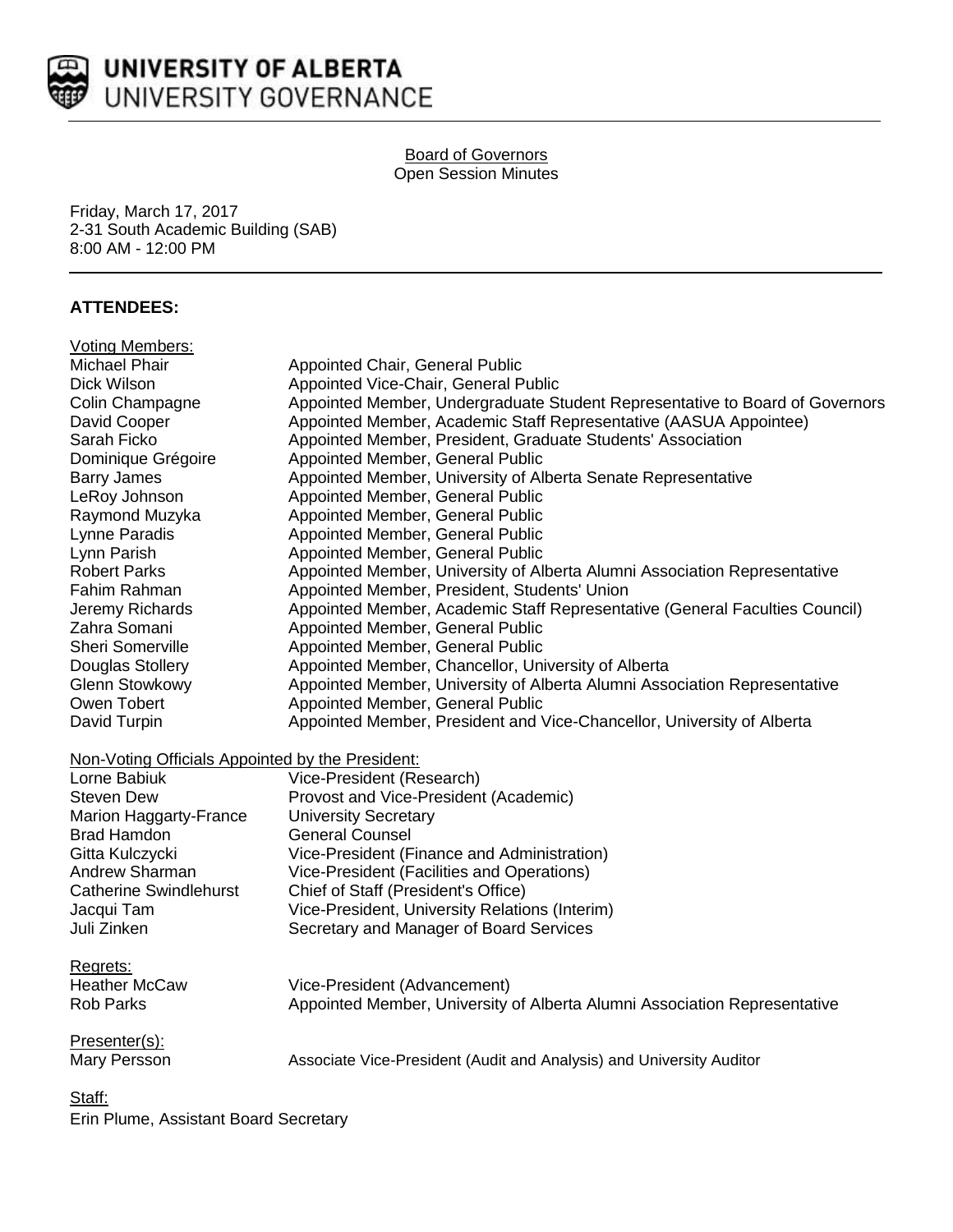## **OPENING SESSION**

1. Chair's Session

*Presenter(s)*: Michael Phair

## 1a. Call to Order and Confirmation of Quorum

*Presenter(s)*: Michael Phair

The Board Secretary confirmed that the attendance constituted quorum. The Chair called the meeting to order at 8:00 a.m.

## 1b. *Approval of Open Session Agenda*

Materials before members are contained in the official meeting file.

#### *Presenter(s)*: Michael Phair

The Board Chair reminded members that material for Item 4ei - *Committee Appointments* was circulated on Tuesday.

The motion was moved and seconded.

THAT the Board of Governors approve the Open Session agenda as presented.

**CARRIED**

#### 1c. Conflict of Interest - Opportunity for Declaration

*Presenter(s)*: Michael Phair

The Chair made note of the following:

- o The University of Alberta has policy and procedure in place for Conflict of Interest and Conflict of Commitment, and Board members make annual disclosures.
- $\circ$  In addition, Board members must declare any conflict related to the Board Agenda of each meeting and, in the event of such conflict, absent themselves from the discussion and voting on the item.
- o The *Post-secondary Learning Act*, Section 16(5) states that: The members of the board must act in the best interests of the university.

The Chair invited members to declare conflicts of interest related to the Open Session agenda of the meeting. Mr James reminded members that he is the Chair of the Audit Committee for the Province of Alberta and that the financial statements of the University are approved by this committee. Mr Rahman declared a conflict with Item 4biv - *2017-18 Rate Structure for Meals in Lister Residence* because some vendors in the Students' Union Building would benefit from the meal plan, and Mr Stowkowy declared a general conflict in that his firm does work for the University of Alberta.

Seeing no further declarations, the Chair declared the question asked and answered.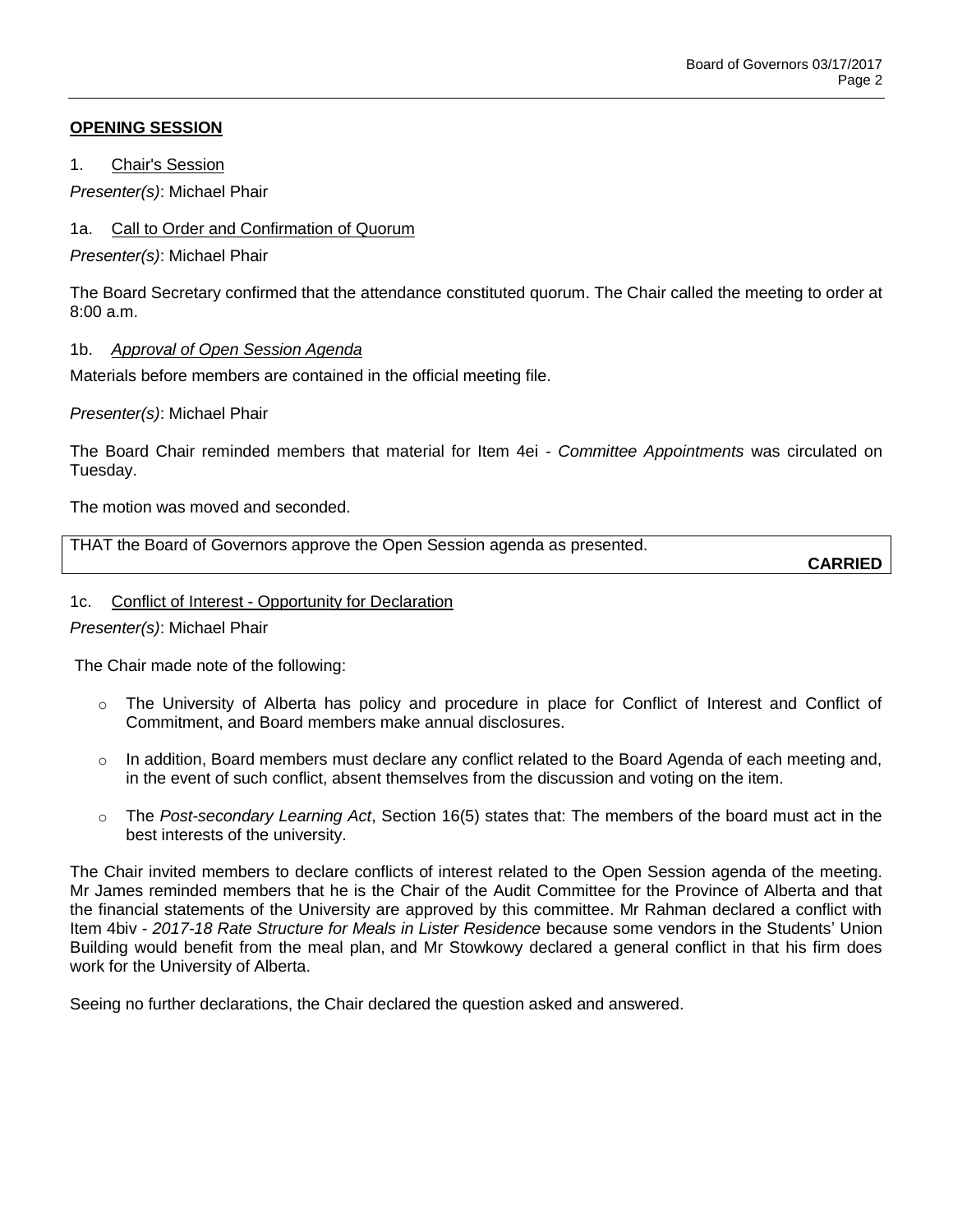#### 1d. Chair's Remarks

## *Presenter(s)*: Michael Phair

The Chair welcomed members and guests and acknowledged all Indigenous peoples and the traditional lands on which the Board was gathered.

He offered a warm welcome to the six new public Board members who were appointed for three-year terms on March 7, recognizing their hard work getting up to speed on board material through a number of orientations over the past week. The new members, Dominique Grégoire, Lynne Paradis, Lynn Parish, Zahra Somani, Sheri Somerville, and Owen Tobert, introduced themselves to the Board, and the Chair then led all members, presenters and guests in a round of introductions.

The Chair informed members that this would be the final Board of Governors' meeting for the student members: Sarah Ficko, Graduate Students' Association President; Fahim Rahman, Students' Union President; and Colin Champagne, Undergraduate Board of Governors Representative. Members joined the Chair in recognizing Ms Ficko, Mr Rahman, and Mr Champagne for their service and valuable contributions to the Board over the past year, and the student members expressed their pleasure at having worked with the Board. The Chair informed members that student elections were held recently and that Marina Banister, Students' Union President-Elect, Mike Sandare, incoming Undergraduate Board of Governors Representative, and Babak Soltannia, Graduate Students' Association President-Elect, were elected to the Board effective May 1, pending ministerial orders.

The Chair congratulated Ray Muzyka on being named the 2017 Allard Chair in Business at MacEwan University, a role intended to uphold Dr Charles Allard's vision of recognizing a distinguished businessperson and community leader and providing students and faculty members an opportunity to meet an inspiring role model. The Chair noted that he and some other Board and university representatives were privileged to attend an event at MacEwan University honouring the Allard Chair and that Dr Muzyka gave an excellent presentation.

He then congratulated Sarah Ficko on her recent receipt of the 2017 Senior Women Academic Administrators of Canada Graduate Student Award of Merit, an award established to recognize women who have demonstrated outstanding leadership in their university and in the community while maintaining an exemplary academic record.

Members joined the Chair in recognizing Dr Muzyka and Ms Ficko on these recent accomplishments.

The Chair reminded members that there was still time to complete the Board Evaluation survey, thanking the members who had already completed it.

He informed members that a request to record and live-stream Board meetings was still being considered.

Finally, the Chair briefed members on the budget speech that he attended the week prior, highlighting the important role of education and post-secondary education in diversifying the economy and noting that Board members work in the public trust.

#### 2. *Report of the President*

Materials before members are contained in the official meeting file.

#### *Presenter(s)*: David Turpin

In addition to his written report, Dr Turpin also provided verbal remarks on: the provincial budget, which included a two percent increase to the Campus Alberta Grant and funding to upgrade the Dentistry-Pharmacy building, and his recent trip to Mexico City, where a highlight of the trip was the announcement of funding for three energy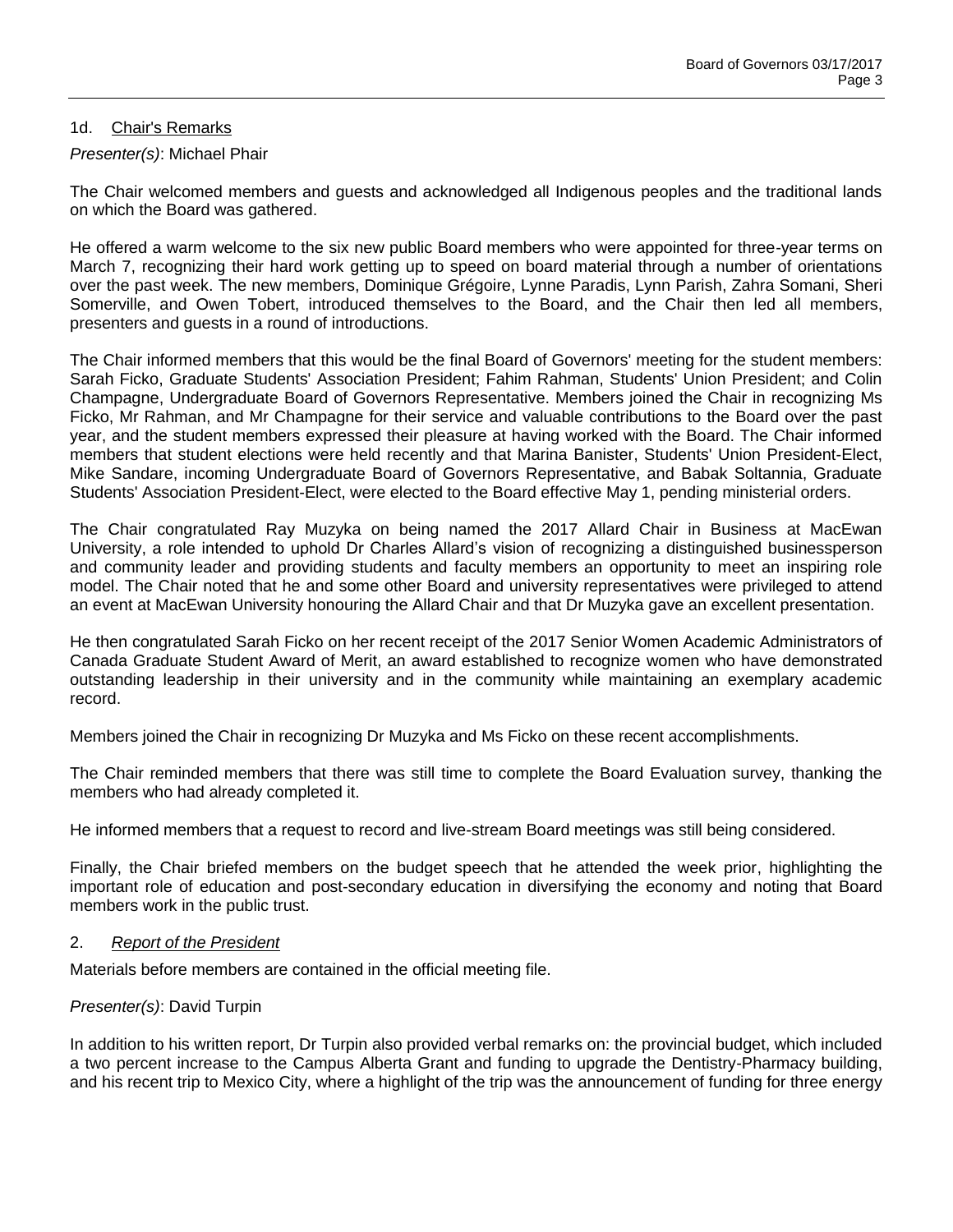research projects. He thanked the University Secretary and her team for their work in orienting the new public Board members.

### 2a. For the Public Good - Finalized Performance Measures

Materials before members are contained in the official meeting file.

## *Presenter(s)*: David Turpin; Mary Persson

Dr Turpin briefed the Board on the finalized set of performance indicators of *For the Public Good*, noting that work still needs to be done on defining indicators for certain objectives.

Ms Persson responded to questions from a Board member regarding the processes for identifying meaningful targets and for bringing internal indicators to the Board.

Dr Turpin responded to questions from Board members regarding: the process for developing new indicators in the year to come, and how the Board could use these measures beyond external reporting.

Members commended Dr Turpin and his team on their work identifying these indicators and expressed a desire for a strategic dashboard of these measures to determine future Board and Board committee priorities.

#### 3. *Report from the University Secretary*

*Presenter(s)*: Marion Haggarty-France

#### *Discussion*:

Ms Haggarty-France reminded members that the draft 2017-2018 Board calendar had been distributed earlier that week, indicating that the final version would be submitted at the May 12 Board of Governors meeting and noting in particular the tentative dates for a Board strategic retreat in the early Fall and a joint retreat in January with members of General Faculties Council (GFC). She then provided an update on the GFC *ad hoc* Committee on Academic Governance including Delegated Authority, noting that the committee's report would be presented to GFC on April 21 but that the transformative work would continue long past that date.

Ms Haggarty-France responded to questions from Board members regarding the possibility of a three-year calendar and the benefits of a strategic retreat, especially for student members.

#### 4. *Approval of the Consent Agenda*

Materials before members are contained in the official meeting file.

*Presenter(s)*: Michael Phair

#### *Action Items*

- 4a. Approval of the Open Session Minutes of December 16, 2016
- 4b. *Report of the Finance and Property Committee*
- 4bi. Proposed New Mandatory Student Instructional Support Fees, Proposed Changes to Existing Mandatory Student Instructional Support Fees, Proposed Deletion of Mandatory Student Instructional Support Fee, and Proposed Change to Other Fee
- 4bii. Appointment of new Director, President and Secretary-Treasurer for 51092 Alberta Ltd. (Mattheis Ranch)
- 4biii. Federal Archives Building Disposition of Real Property and Order in Council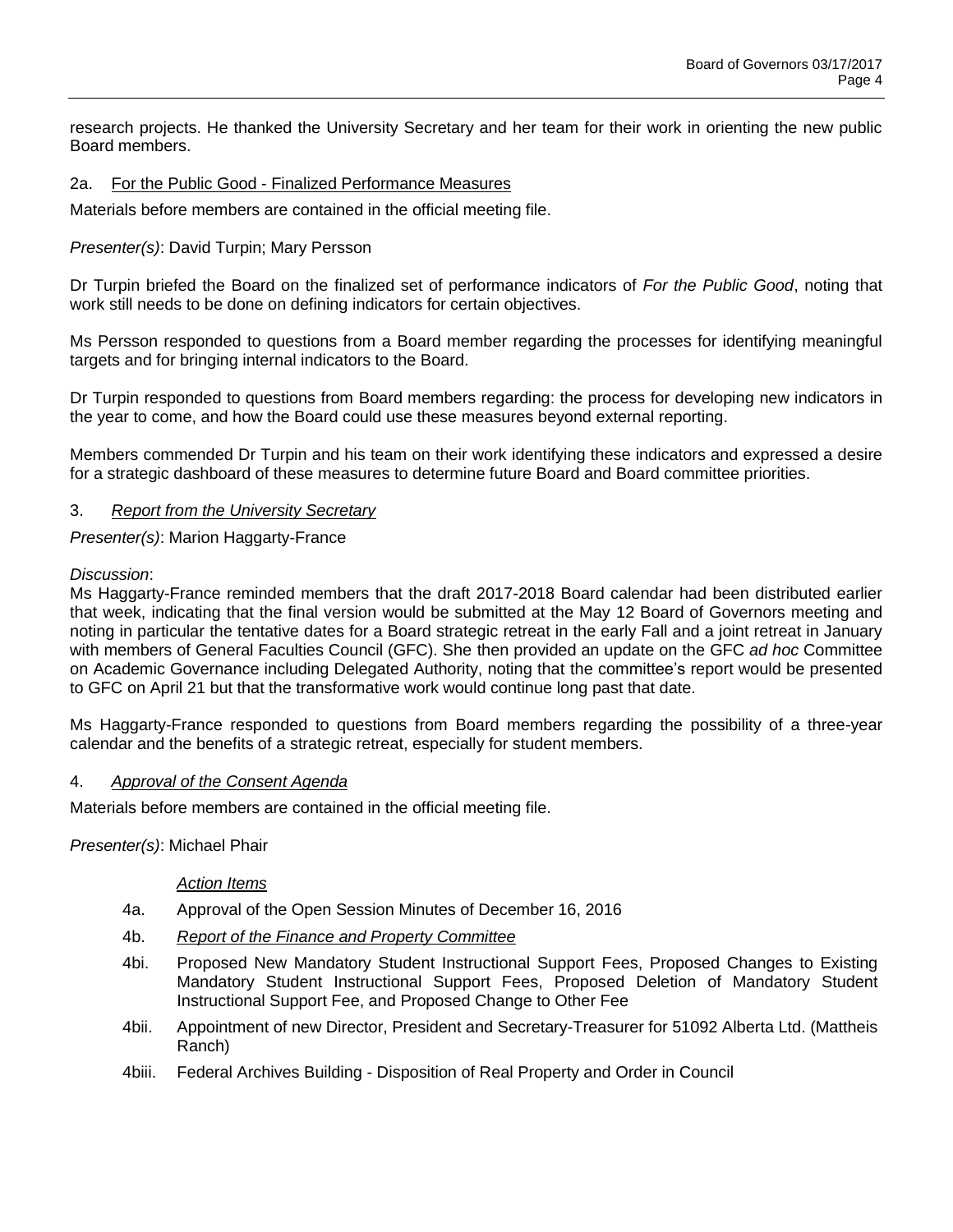- 4biv. 2017-18 Rate Structure for Meals in Lister Residence
- 4bv. 2017-18 Rate Structure for Meals in Peter Lougheed Hall
- 4c. *Joint Report of the Board Human Resources and Compensation Committee and Board Safety, Health and Environment Committee*
- 4ci. Proposed Revisions to the Discrimination, Harassment and Duty to Accommodate Policy and Related Procedures
- 4d. *Report of the Board Safety, Health and Environment Committee*
- 4di. Proposed Changes to the Helping Individuals at Risk (HIAR) Policy and Procedure
- 4e. *Report of the Board Chair*
- 4ei. Committee Appointments *Information Reports*
- 4f. Report of the Audit Committee
- 4g. Report of the Finance and Property Committee
- 4h. Report of the Investment Committee
- 4i. Report of the Learning and Discovery Committee
- 4j. Report of the Safety, Health and Environment Committee
- 4k. Report of the University Relations Committee *Regular Reports*
- 4l. Chancellor's Report
- 4m. Alumni Association
- 4n. Students' Union
- 4o. Graduate Students' Association
- 4p. Association of Academic Staff
- 4q. Non-Academic Staff Association
- 4r. General Faculties Council
- 4s. Board Chair and Board Members Activity Report

Motion: The motion was moved and seconded.

THAT the Board of Governors approve the Open Session Consent Agenda, as presented.

**CARRIED**

#### **ACTION ITEMS**

#### 5. *Report of the Finance and Property Committee*

*Presenter(s)*: Dick Wilson

5a. University of Alberta's Comprehensive Institutional Plan (CIP) (2017-2020): Budget and Capital Plan Materials before members are contained in the official meeting file.

*Presenter(s)*: Andrew Sharman; Gitta Kulczycki; Steven Dew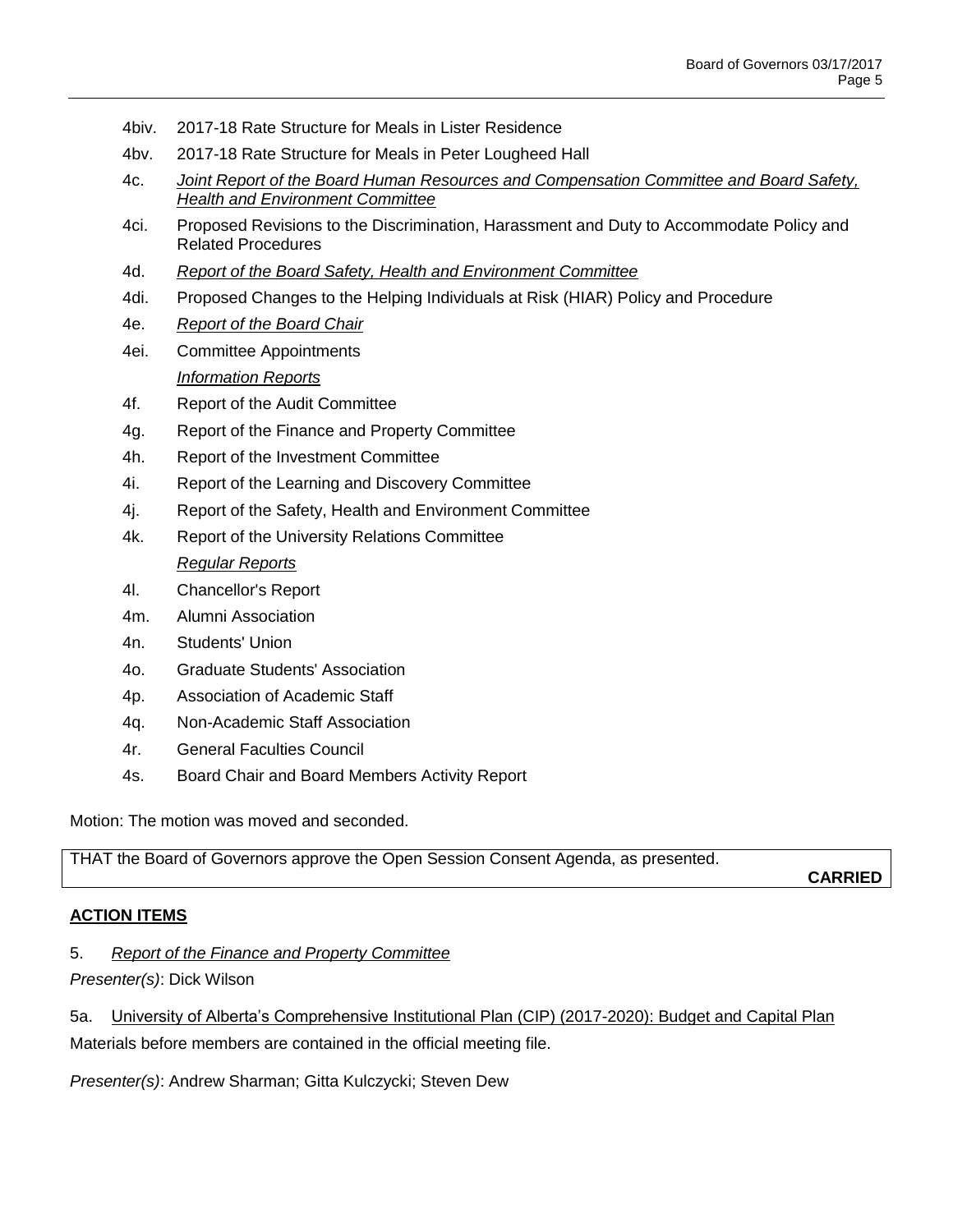*Purpose of the Proposal*: To present the Budget and Capital Plan components of the CIP for approval. Under guidelines from Advanced Education, the University of Alberta will prepare a Comprehensive Institutional Plan (CIP) that incorporates the university's enrolment plan, research plan, capital plan, and budgets into one comprehensive document. The format and contents of the CIP are specified by Advanced Education guidelines. Textual edits considered to be friendly and non-substantive in nature will be incorporated into the CIP document following Board approval.

#### *Discussion*:

Mr Wilson introduced the item, noting that it had been recommended by the Board Finance and Property Committee, and Dr Turpin noted that University administration's budget assumptions in the plan were confirmed with the provincial government budget announcement the day prior.

Dr Dew provided an overview of the *Comprehensive Institutional Plan (CIP)*, prepared according to guidelines from the provincial government, noting that it is an opportunity to re-state the plans outlined in *For the Public Good*. He explained that the budget and capital plan require approval prior to April 1, but that the remainder of the document would be submitted for approval through the appropriate committees during the subsequent governance cycle.

Ms Kulczycki presented the proposed 2017-18 consolidated budget and forecasts, explaining the financial assumptions in light of the current funding review by the provincial government and noting that salaries and benefits make up the vast majority of the university's expenses. She reviewed the net asset deficit and explained the budget assumptions, sensitivities, and risks, noting that the budget is balanced, as per provincial government requirements.

Mr Sharman presented the proposed capital plan, noting that it considers provincial government priorities, as well as federal, municipal and internal factors. He explained the evaluation criteria set forth by the provincial government, capital priorities by campus, and potential 'green' projects.

Mr Sharman responded to questions from Board members regarding: the impact of the Post-Secondary Institutions Strategic Investment Fund (SIF) on the capital plan; whether retrofitting science labs at Augustana will affect opportunities for a new building; the impact of a high performance training centre on the current facilities at South Campus and the projected lifetime of the Clare Drake arena; whether other capital projects were included in the provincial budget apart from the Dentistry Pharmacy building; and the square footage of the Dentistry Pharmacy building and plans for that building when renovations are complete.

Drs Turpin and Dew responded to questions from Board members regarding potential for diversification of revenue, including commercialization of research, and whether there was any update on the provincial government approval of the University of Alberta Properties Trust Inc.

Ms Kulczycki responded to a question from the Board regarding whether scholarship funding was included in the document.

Dr Turpin responded to questions from a Board member regarding: the value of an internal strategic planning exercise when the University is required to follow the government's strategic plans, and whether university and government priorities align.

Motion: The motion was moved and seconded.

THAT the Board of Governors, on the recommendation of the Board Finance and Property Committee, approve Appendix A: Financial and Budget Information, and Appendix F: Capital Plan, of the University of Alberta's Comprehensive Institutional Plan (2017-2020), as set forth in Attachments 1 and 2.

**CARRIED**